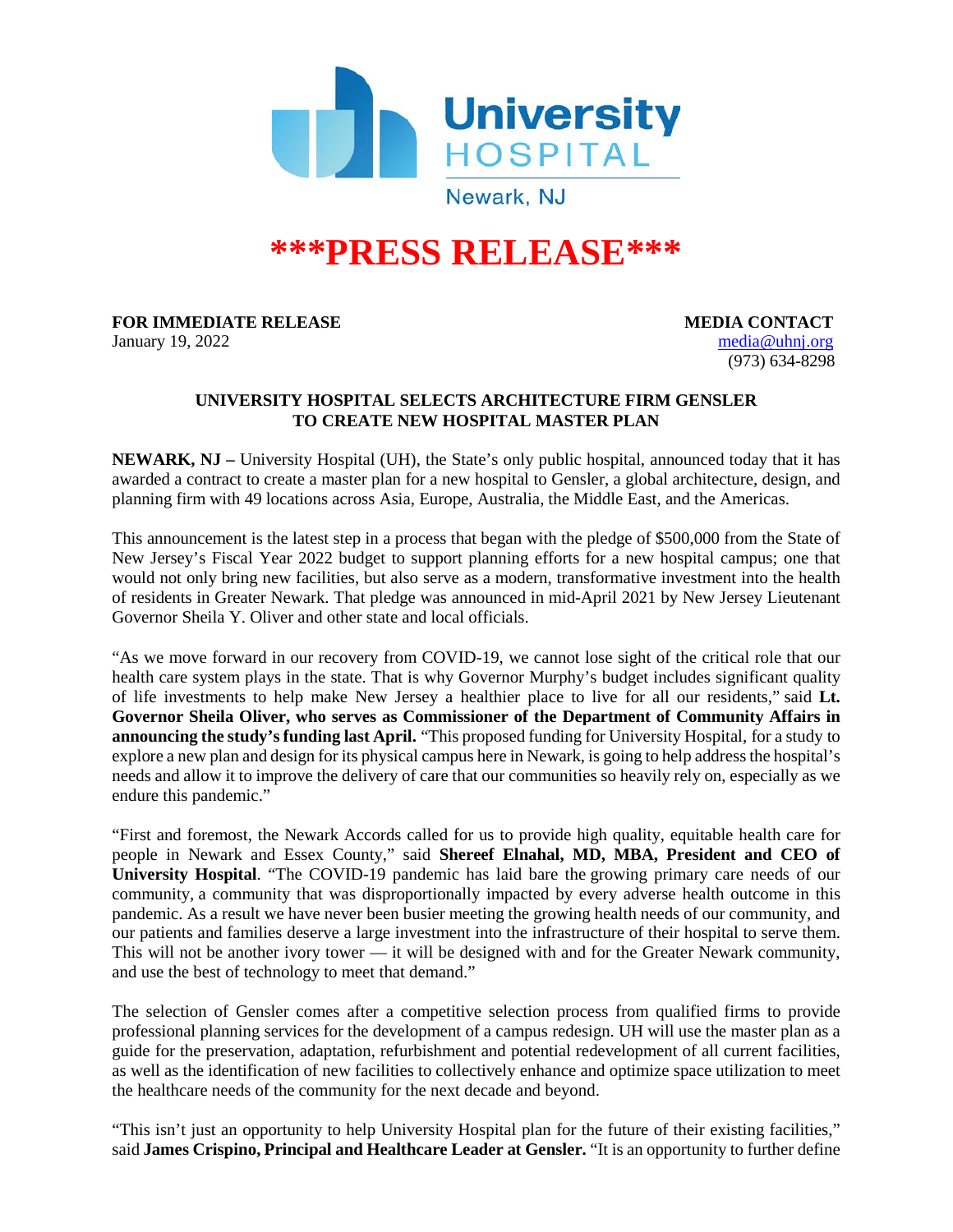a longstanding anchor institution for health and advanced medical care for the Greater Newark community."

The current 519-bed University Hospital, which opened in 1979, has been relying on its aging infrastructure to meet the growing needs of the community it serves without any major capital investment since first opening its doors. UH is the principal teaching hospital of Rutgers New Jersey Medical School and New Jersey Dental School, and any other Newark-based medical education program. UH serves as both an anchor institution and a safety-net hospital for the city of Newark and its surrounding communities. In 2021, University Hospital handled over 83,000 emergency department visits, more than 15,500 inpatient admissions, and nearly 200,000 outpatient clinic visits. As the only State-designated Level 1 Trauma Center for Northern New Jersey, revolutionizing and expanding the facilities would allow UH to deliver comprehensive care for its patients. UH also operates the Rutgers Health at University Hospital Ambulatory Care Center, which includes in its operations both primary and specialty clinics. In addition, University Hospital is affiliated with Rutgers Cancer Institute of New Jersey.

The new master plan will address the driving issues and principles of the present, and establish a path for the next several decades. Gensler will be expected to provide an actionable plan that will help UH create state-of-the-art, fiscally responsible solutions for the future.

"Today's announcement is the next step forward in the process to build a new University Hospital for the future - upon the foundations of a promise made in the past. This selection and the firm's work is in line with the Board's ongoing commitment to keep the process moving and we look forward to Gensler's master plan and recommendations on the revitalization and modernization of University Hospital. A new plan and design for the physical campus in Newark is long overdue and will go a long way towards delivering worldclass healthcare for our community and for the citizens of the Garden State," said **Tanya Freeman, Chair of the University Hospital Board of Directors.**

"This is an exciting opportunity to transform University Hospital and recommit to our community," said **Dr. Diane Hill, Chair of the University Hospital Community Oversight Board.** "We have spent the last several years reconnecting with our community, most recently by creating our Community Advisory Council. I look forward to involving the Council and those they represent as this process moves forward."

As a leading academic medical center, a renewed and expanded University Hospital facility would also set this campus as a destination where the academic and clinical missions of medicine converge to the ultimate benefit of the patients. In partnership with Rutgers, this campus will become a national model for public health and a premier regional resource for advanced services across many medical specialties.

"Rutgers clinicians and scientists work every day to improve the health of the citizens of New Jersey by applying knowledge and treatments made available through cutting-edge research," said **Brian L. Strom, Chancellor, Rutgers Biomedical and Health Sciences and Executive Vice President for Health Affairs, Rutgers University.** "The design of a future-focused University Hospital will facilitate innovative training for our students and support life-changing medical breakthroughs for our patients. We are excited to assist in the development of a plan that will so greatly enrich the lives of our patients and community members."

In recent years, Hospital and clinical leadership have worked tirelessly to achieve dramatic improvements in the quality of care delivered to patients and the financial performance of the operations. Compared to 2018, UH has achieved significant improvement in its quality measures across an array of common Hospital Acquired Conditions, including central line-associated bloodstream infection (CLABSI) by 40.3%; catheter-associated urinary tract infection (CAUTI) by 47.1%; C. difficile by 22.6%; and Surgical Site Infection by 86.2%. UH has also improved the efficiency of its care delivery, decreasing Length of Stay by 7.3%, and meeting the Vizient national benchmark of other complex academic medical centers throughout the country.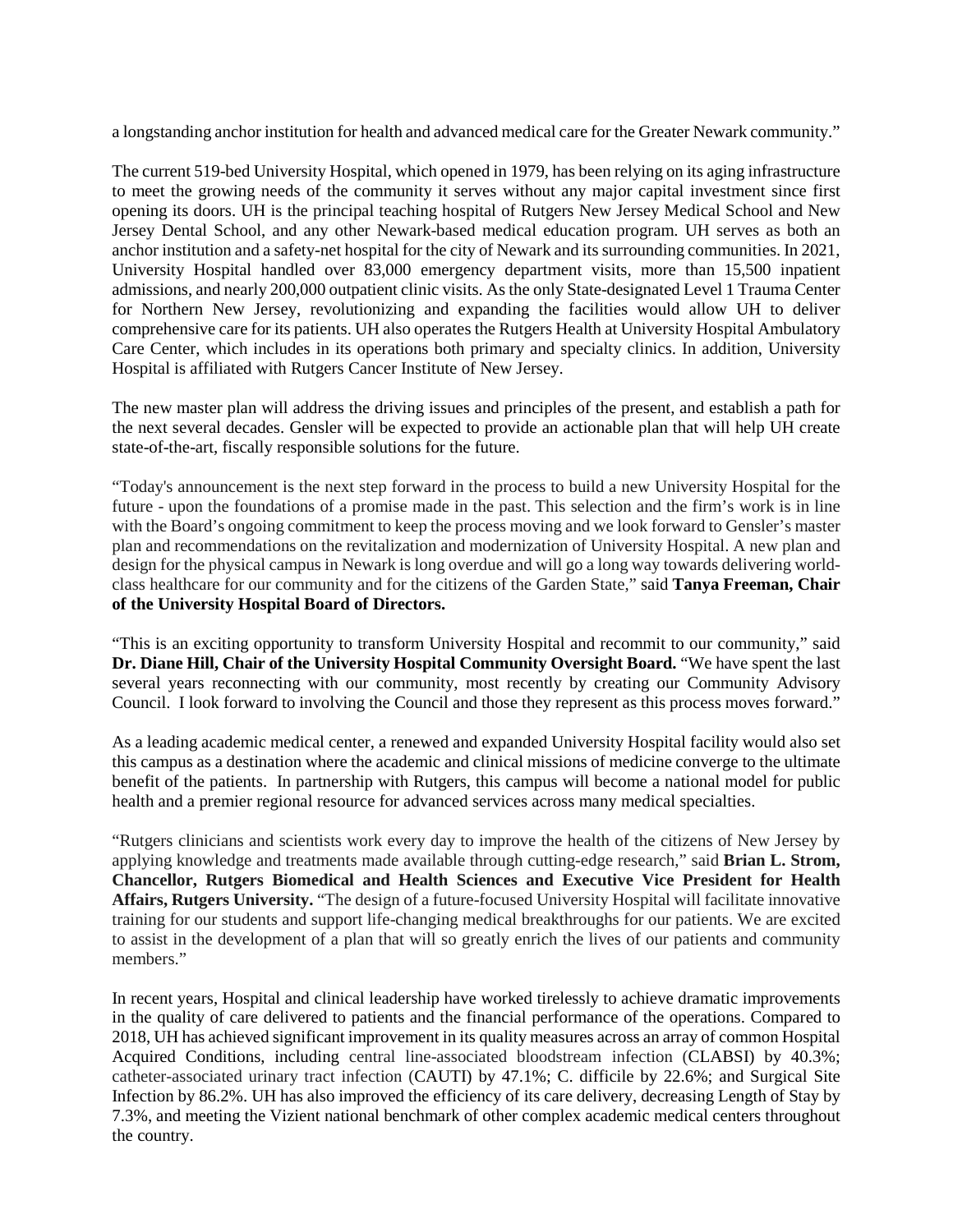Simultaneously, and without compromising care, the Hospital's leadership team has keenly focused on operational efficiency, achieving results that the State's Monitor called for in 2018. Through careful control of expenses and smart capital investments, UH now boasts positive bottom-line results after several years in the negative. In terms of hospital recovery, University Hospital made *Forbes*' 2021 list of America's Best Employers. The Hospital continues to show consistent improvement in its performance as part of the Leapfrog Hospital Safety report card distributed in the spring and fall of each year. Financial performance continues to improve, and the hospital has completed nearly all of the recommended improvement steps requested by a state monitor in 2018.

### *Local elected leaders lauded the potential transformation of University Hospital when funding for the study and planning were originally announced in April 2021:*

"An expansion of University Hospital would help improve access to healthcare and services for our Newark residents, while continuing to build upon the strong commitment to our community," said **Newark Mayor Ras J. Baraka**. "I'm thankful for Dr. Elnahal's vision and for the leadership of Governor Murphy, our State legislators, County and local partners for believing in the significance of the support this brand new facility can bring for so many families and further strengthen our entire health and medical community, especially as we emerge from the pandemic."

**Essex County Executive Joseph N. DiVincenzo, Jr.** said, "The hospital has been an essential resource promoting the health of our residents and contributing greatly to the economic stability of Newark and Essex County. Developing new infrastructure is long overdue and will enable UH to continue to provide quality health, medical and emergency care for future generations."

"University Hospital has been and continues to be an anchor institution in the City of Newark and a New Jersey state asset," said **New Jersey State Senator Teresa Ruiz** last April. "This tangible first step, assigning funds to explore expanding their facilities, creates a pathway to establishing it as a premiere hospital which is both critically needed and a long overdue promise to my community. A new facility doesn't solely open its doors to offering patients a better healthcare experience, it can create opportunities to expand the footprint of services offered and attract research funding. With the ongoing critical financial support from the state, UH will continue to be a place that offers equity in healthcare and will become one of the country's best biomedical campuses."

"For over 40 years, the current University Hospital facility has been an integral part of the fabric of Newark and of the State of New Jersey. It has provided care and treatment to hundreds of thousands of people, and served as an invaluable training, education, and research source for medical professionals and students from across the country," said **New Jersey Assemblywoman Eliana Pintor Marin**. "The positive growth in the surrounding communities, though, means that the facility now struggles to meet the demands upon it. For the good of the community and the state, the time has come to plan for its replacement. A new hospital will allow us to make a better use of space and build with a plan for technology upgrades, for both the present and the future. A fresh facility will also create opportunities to educate more students through the Rutgers New Jersey Medical School, and further grow our state's standing as a source of top-notch medical professionals."

"University Hospital is not only a staple fixture in our community, it's also a part of our history and the primary source of healthcare and vital services that residents in the area rely on," said **Assemblywoman Shanique Speight**. "Although UH has done an incredible job to meet the growing needs of the community with limited space, it's imperative that provisions are made to expand its footing and increase its capacity to adequately serve patients."